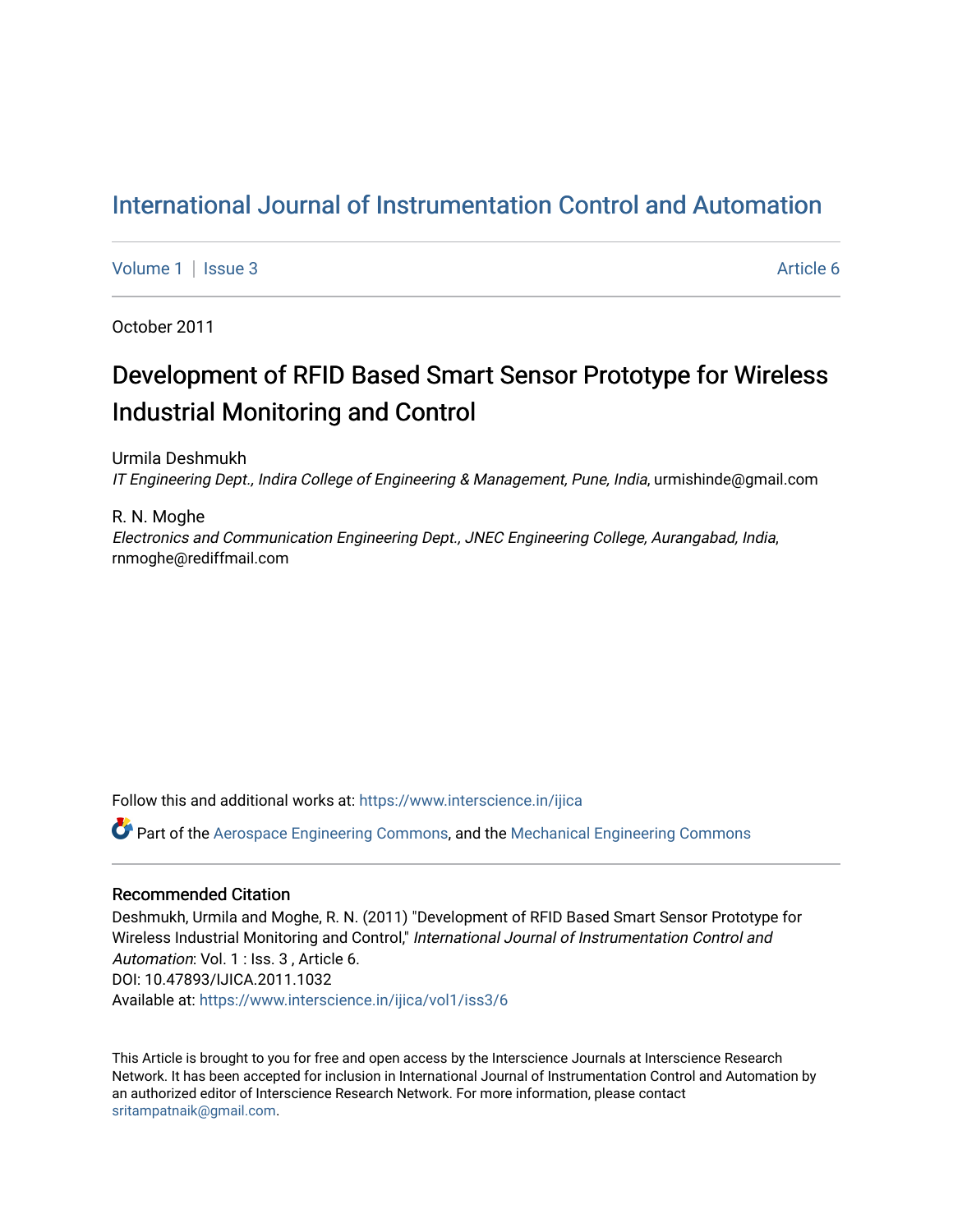# **Development of RFID Based Smart Sensor Prototype for Wireless Industrial Monitoring and Control**

## **UrmilaDeshmukh<sup>1</sup> & R. N. Moghe<sup>2</sup>**

<sup>1</sup>IT Engineering Dept., Indira College of Engineering & Management, Pune, India<br><sup>2</sup>Electronics and Communication Engineering Dept. INEC Engineering College, Aurangab <sup>2</sup>Electronics and Communication Engineering Dept., JNEC Engineering College, Aurangabad, India E-mail: urmishinde@gmail.com<sup>1</sup>, rnmoghe@rediffmail.com<sup>2</sup>

*Abstract* **-** The Purpose of this paper is to present one of the various wireless technologies currently available for industrial monitoring and control. Applications of wireless data transmission are universal. In industrial automation, the benefits of adopting wireless technologies in eliminating the needs for cables in hard to reach areas within the plant, increasing data availability and quality and monitoring and controlling remote assets, that otherwise were inaccessible. Radio frequency identification (RFID) technology is commonly used for object or animal identification and tracking. This article explores the feasibility of its use in a rapid solution to wireless real time monitoring of industry. A prototype system for wireless industrial monitoring and control was developed using a commercially available 12.5 GHZ RFID passive tags. Various parameters are sensed by respective sensors (Slaves), which are then monitored by low power, high performance, 8bit AVR microcontroller. Monitored signals are then sent to the RFID tag or transponder unit, hence the smart feature of the sensor. A receiving unit (Interrogator) emits an electromagnetic field which when detected by passive RFID tag causes it to transfer sensor information (data stored in memory) to the interrogator. Interrogator detects these parameters and sends them to the data collection PC (Master Unit). The architecture of the developed wireless sensor prototype allows for additional RFID tags (Slave Units) to be integrated into it without changes to the sensor designs. Design also provides means to update operating and monitoring parameters as well as sensors/RF link specific firmware modules 'over - the - air'.

*Keywords - Smart Sensor, Wireless communication, RFID Tag, Interrogator, RFID Passive tag.*

## **I. INTRODUCTION**

 A wireless smart sensor platform discussed here is targeted for instrumentation and predictive maintenance system. This wireless smart sensor platform readily supports hardware interface, payload, communication needs of multiple position, internal sensors & actuators. For point to point communication between various sensors a RF-link (Wi-Fi, Bluetooth or RFID) is suitable. Wired industry automation involves bundles of lead wires & fibre optic tails are subject to breakage and connector failures. Long wire bundles represent a significant installation & long term maintenance cost, limiting the number of sensors that may be deployed and hence reducing the overall quality of the data reported

 Wireless industrial automation based on intelligent sensor based controls emerges as a superior way out over wired industry automation on the account of better power management, reduced costs, effortless deployment in in remote and hard-to-reach areas, and ease in maintenance, fewer catastrophic failures and improved emergency response. Recent advances have resulted in the ability to integrate sensors, radio communications and digital electronicsinto a single integrated circuit – IC package. This capability is enabling networks of very low cost sensors that are able to communicate with each other using low power wireless data routing protocols.

 Above mentioned qualities make sure that wireless Industrial automation draws industry attention and provides effective solution to the several issues faced by the instrumentation system and predictive industrial applications. The design is a solution to cater to the issues faced by these applications. As instrumentation systems are open/closed loop control system like motor control, which are formed using sensors and actuators. The objective is to control certain parameters and monitor them continuously. For this all elements must be always in communication with each other,especially where real time performance is required. This also requires facility of in built fault tolerance for communication or node failures to return to a safe state within the deterministic amount of time.

 The industry automation needs effective measures to provide predictive maintenance which should involve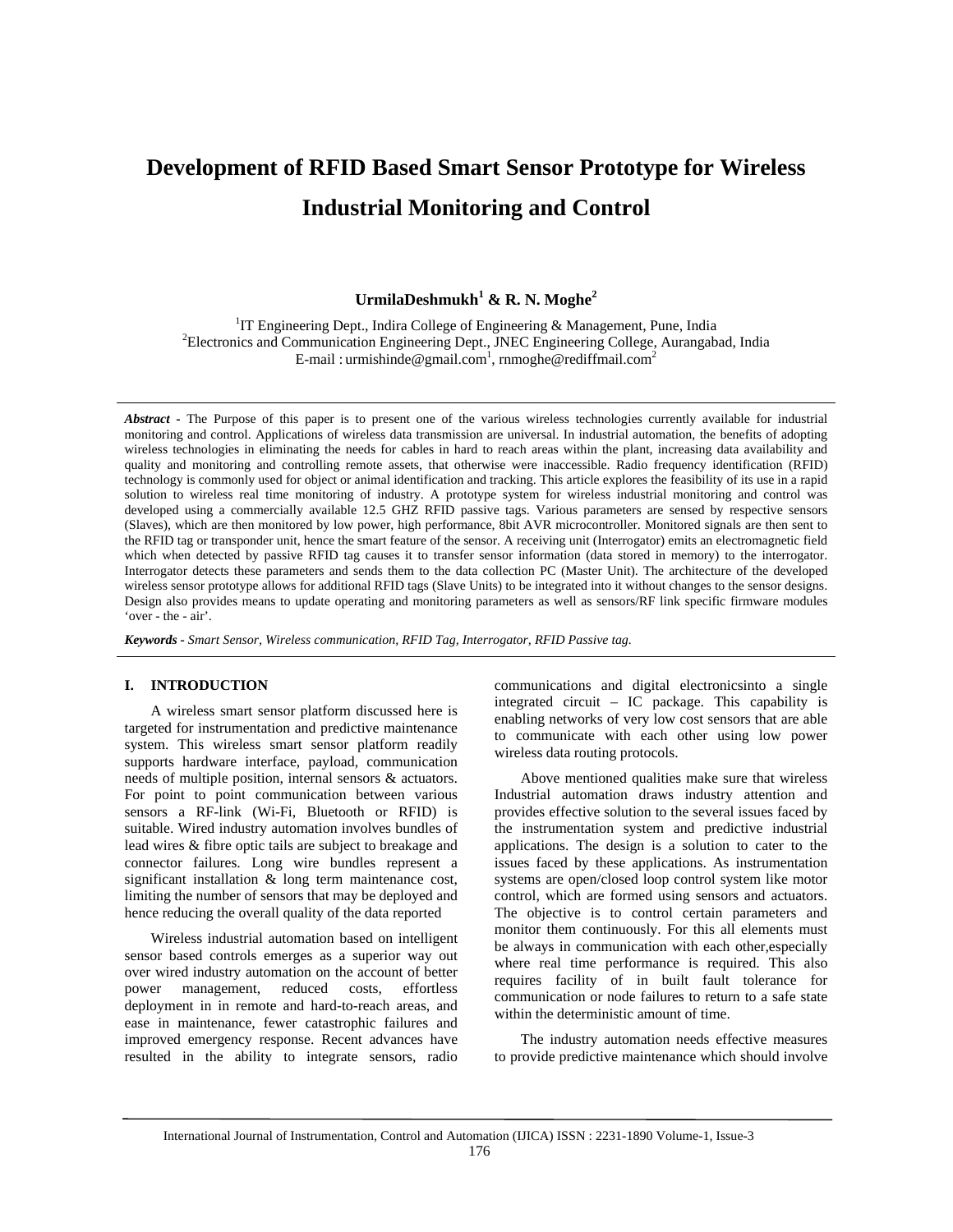tracking the physical state of the machine in terms of various essential parameters and to take action if an acceptable or allowed range of those parameters is violated. But in order to conserve energy which is one of the crucial consideration for wireless smart sensors, predictive maintenance applications are not active all the time. The sensors deployed here can be periodic or event based. The system can employ different types of sensors such as position, speed, accelerometer etc. and actuators (Eg. Motors) may be deployed within the same network. All these sensors have different capabilities, interfaces and support different protocols for data and communication. The operational challenges are not limited to this only but when RF links are to be used to satisfy the requirements of bandwidth, delay, noise immunity, payload, jitter, range, cost etc. for communication.

 The pick point of this developed system is its versatility and its ability to be configured for diverse applications.

The organisation of this paper is as follows –

Section 2 deals with the potential industrial applications to facilitate by wireless connectivity. Section 3 covers various sensor networks related work and some initiatives for industrial automation. Section 4 describes the application scenario in detail and Section 5 is about the proposed intelligent wireless sensor architecture.Section 6 deals with overview of RFID and section 7 is about conclusion.

#### **II. INDUSTRIAL APPLICATIONS FACILITATED BY WIRELESS CONNECTIVITY –**

 In this section we present some of the applications of interest for testing the smart sensor platform.

 The main purpose of developing such RFID based smart sensor platform is to make industry automation simple and reliable. Open/close loop control instrumentation applications involve sensors and actuators to control certain parameters (eg. Speed, position, temperature etc.). For requirements of real time performance and their effect on the control parameters, all the system elements may always be in communication with each other. To tackle communication/physical sensor node failures, all system elements require in-built fault tolerance capability.

 Industrial automation in terms of predictive maintenance involves tracking the state of system to take immediate control action/corrective measures, if system parameters violet the limit value. These system parameters can be physical (Temperature, pressure)/ mechanical (Speed, Position).

 From energy consumption point of view, all these predictive measures are not active all the time which is further categorised dependant on their pay load transmission intervals as – event based monitoring, periodic monitoring, store and forward system.

 For event based monitoring, a strict violation range is specified and an event wakes the system to perform a pre-defined action such as recording these violations and / or issuing an alert. Otherwise it remains in a passive and power save mode. In case of periodic monitoring, the state of the system is periodically determined and a predefined control action / corrective measure is performed – typically used to monitor the system. This helps to locate the problems before the machine breaks down. For store and forward applications, the communication link is not available all the time and the system has to store data and forward it whenever the communication link is available. The link unavailability can be due to channel problems such as signal interface, noise etc. or in order to improve overall system performance in terms of improving battery life and avoiding data collisions.

 All the applications discussed above employ different types of sensors and actuators with different capabilities and supporting different protocols for data collection and communication.

## **III. RELEVANT WORK:**

 The field of industry automation has continuously evolved right from register level programming for data acquisition and point to point wired links for communication to the current virtual instrumentation, a wired communication era for networking industrial system.

## *A. Industry related initiatives* –

 Industry related initiatives include the design of industrial open protocols for wired communication (CAN), several DeviceNet, ControlNet to various system formation tools such as virtual instruments from National Instruments, Factory solutions from ABB etc. Related further development involved open data exchange or messaging framework e.g OPC foundation tried to establish a standard data exchange so that inter portability between hardware and software can be achieved [6, 7]. Potential for wireless is envisaged in Industry asset monitoring and maintenance on an open protocol for communication like Zigbee. Industry initiatives to some extent failed to extract the advantages of wireless technology.

#### *B. Academic initiatives*:

 Wireless sensor network has become more mature  $[6, 7, 8 \& 10]$  but the entire focus is been on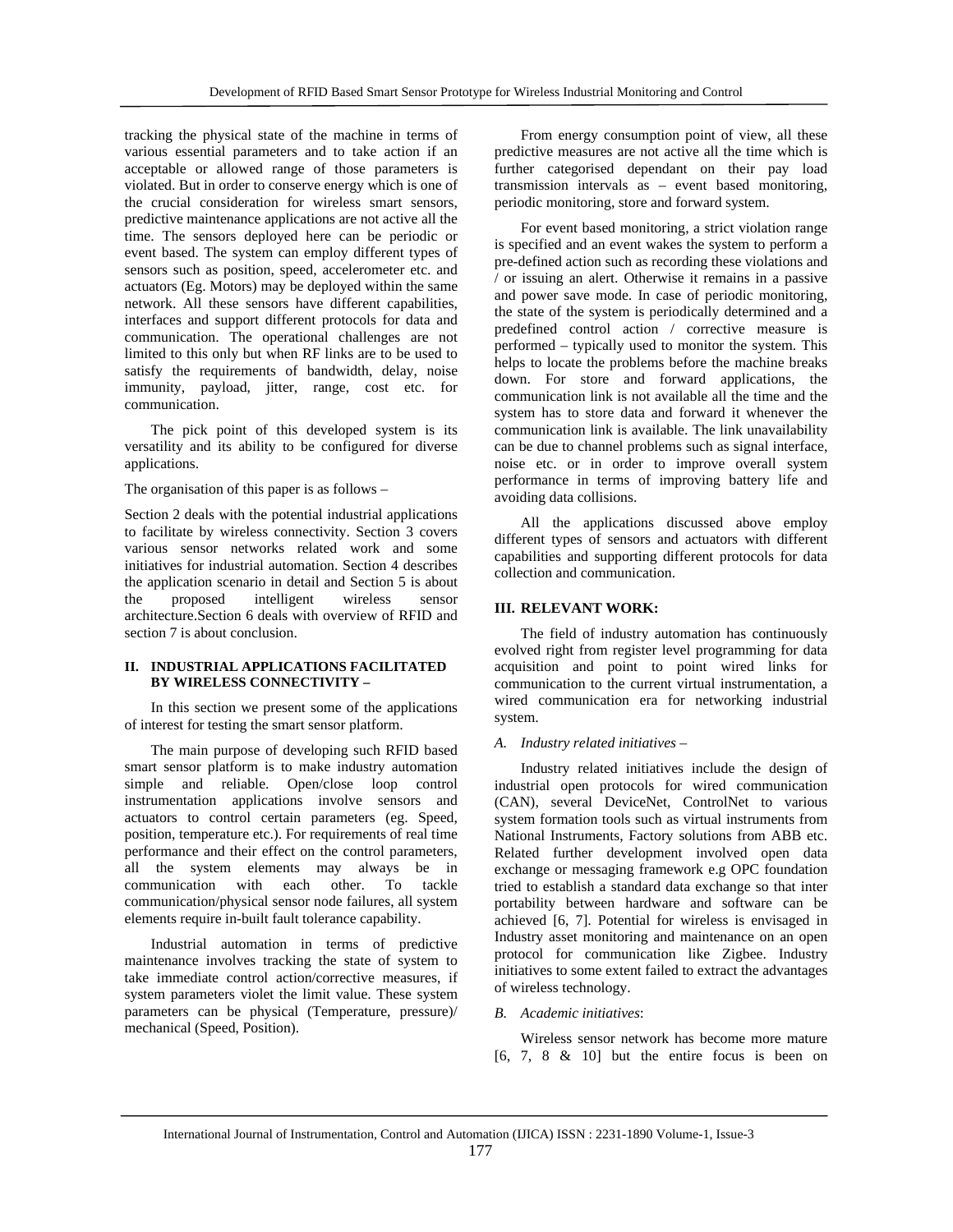environment monitoring, homeland security, military and defence applications. In past decade studies have been conducted for using wireless communication in the field of industry automation but much of the focus was not on full monitoring system deployment. But interestingly some application specific wireless communication implementations had been proposed and tested successfully but a generic system building approach has not been investigated.

 Continuous research and studies in the field of wireless sensor networks leads to the successful deployment of wireless infrastructure in industries. The Motes and Smart Dust project [9] at UC, Berkeley focussed on creating low-cost micro-sensors, with emphasis on the development of sensors and an embedded operating system, TinyOS. The project is node-centric rather than system centric.

 The field of wireless sensor networks has matured, but the focus has been on environment monitoring, military and homeland security applications. Though viability studies have been conducted for using wireless communication in industrial applications, not much impetus has been given over full system deployment. Application - specific wireless implementations [12] have been proposed but a generic system building approach has not been investigated.

 Deployment of wireless infrastructure in industries will occur incrementally and interoperability (between differentsystems) and extendibility (different application needs) willform the requirements of prospective solutions. This smartsensor platform research initiative is an attempt to developsuch an end-to-end solution with support for incrementaldeployment, extendibility and scalability.

#### **IV. APPLICATION SCENARIO:**

 Reliability of the nodes and lower routing redundancy are key departures from the conventional view ofsensor networks in industrial automation scenarios. Another difference is that nodes, although power efficient, often haveaccess to power sources, which facilitates providing differentlevels of service enhanced support for sensing andcommunication for time-critical data, or to be able to ignore this feature for non-time-critical data. The sensor networkthat we envisage can be compared to "fixed-wireless", wherethe equipment is static, but uses wireless technology forcommunication. Design issues of such a sensor network forindustrial applications are:

#### *Scalability:*

 Though the number of sensors/actuators etc. which need to be interfaced is less than in atypical sensor network application; scalability stillremains an important issue. The idiosyncrasies of thedifferent components of the system have to becarefully examined and considered. For e.g. Bluetooth can support only a maximum of sevenconnections per device in a piconet setup.

#### *Multiple interface requirements:*

 Cost sensitive and performance and range present a tradeoff – it may be required that performance be sacrificed forrange and vice-versa.

#### *System building:*

 A modular and hierarchical system building technique enhances the system flexibility, robustness and reliability.

#### *Interoperability:*

 Interoperability with existing legacy solutions is required. This can be achieved by using open and customizable message passing and network architecture.

## *Fault tolerance:*

 Level of service guarantee isrequired from the communication system - in the form of a confidence level for latency in a command/query message

## *Energy efficiency:*

 Though, energy-saving is not critical in system setup and organization of the applications under consideration, the system viability must reckon energy minimization.

#### **V. SYSTEM ARCHITECTURE:**

 The motive of the smart sensor project is to create 1) a general purpose hardware interface for diverse sensors and actuators, which can be customized for an application through over-the-air firmware downloads and 2) create a data processing infrastructure at the backend to implement applications. The proposed solution consists of a collection of sensors, and actuators communicating with the central control unit using standard RF-links.

 Each sensor or actuator is equipped with a reconfigurable generis wireless or Smart Sensor Interface (SSI). The interface extracts data from the sensors, commands the actuator, and provides a data communication interface to the central control unit. A sensor/actuator coupled with smart sensor interface is termed as a *smart sensor node* (SSN).

#### *Hardware Design:*

 The sensors/actuators found in industrial applications can be classified by analog, digital, or serial (or combination of these) signals used for data communication. The SSI interprets sensors/actuators' signals, and converts it into digital data/commands.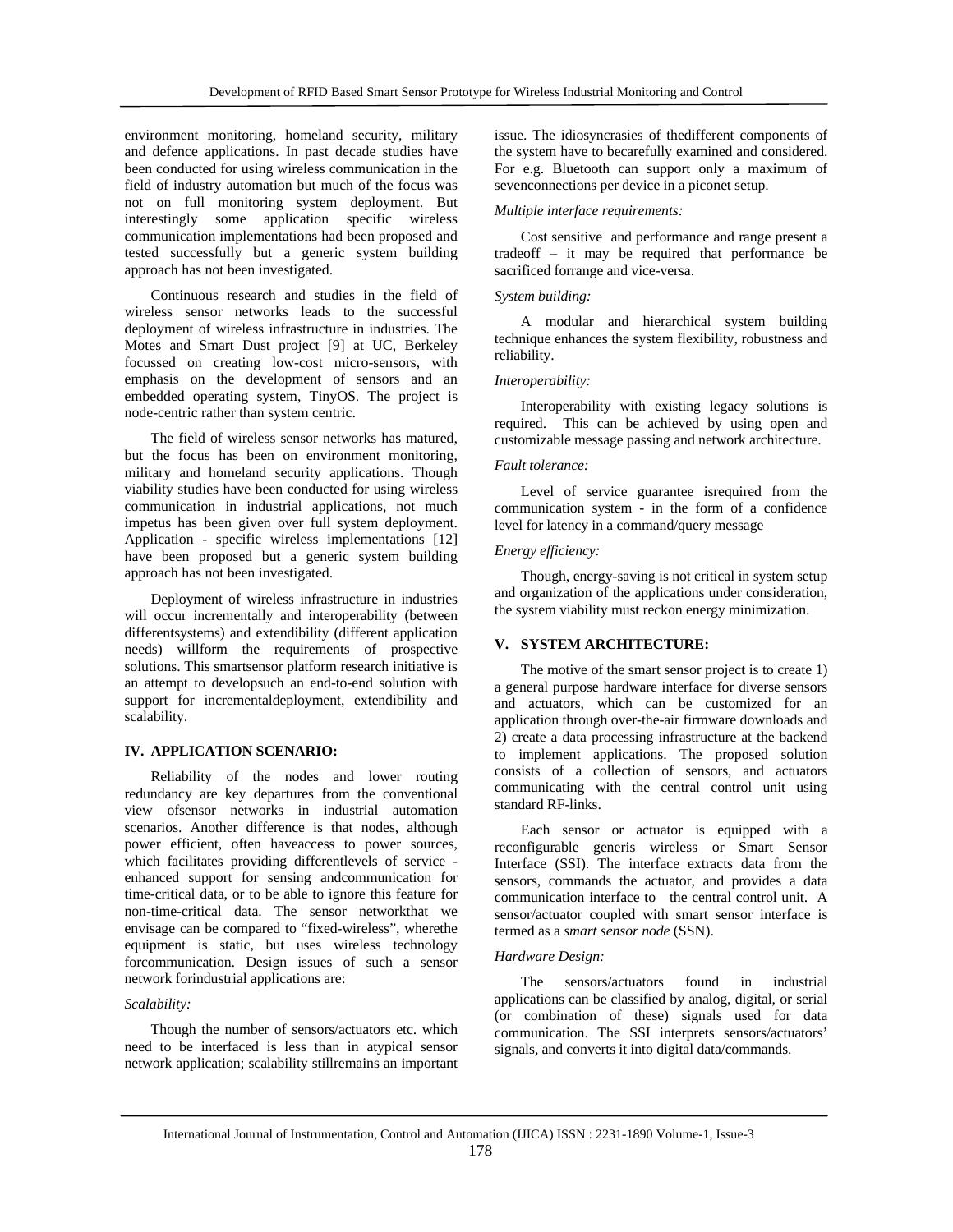## *Software Design:*

The digital data extracted by the hardware interface has to be bound by a context and processed to convert it into useful information. The software design of the node is shown in Figure 2. The software module stack on the smart sensor interface consists of three layers. The bottom layer is the device driver which directly interfaces with the hardware interface and extracts digital data. The device manager (middle layer) interfaceswith the device drivers and exposes a multiple-data channelinterface to the firmware layer. In the software framework,each sensor/actuator is composed of a combination of digital,analog or serial channels. Establishment of context to the extracted channel data is done at the firmware layer. Thefirmware layer (top layer) synthesizes the sensor bycombining data from multiple data channels. It also implements the application specific functionalities like real-time performance, data communication protocol with centralcontrol unit, smart sensor node management, etc.

 This separation of data acquisition tasks across three layersin the smart sensor interfaces helps support functionalitiessuch as over-the-air update of parameters, plug-n-play ofsensors, multiple sensor support, multiple wireless technology support, universal data interface, etc.

RFID is an acronym for radio frequency identification. Briefly the RF stand for "radio-frequency" and ID means "identifier" that allows an item, for instance a library book, to be identified, accessed, stored, reprogrammed and communicated by using radio waves.

## **VI. RADIO FREQUENCY IDENTIFICATION (RFID)**

 RFID is a generic term for non-contacting technologies that use radio waves to automatically identify people or objects. There are several methods of identification, but the most common is to store a unique serial number that identifies a person or object on a microchip that is attached to an antenna. The combined antenna and microchip are called an "RFID transponder" or "RFID tag" and work in combination with an "RFID reader" (sometimes called an "RFID interrogator").

 An RFID system consists of a reader and one or more tags. The reader's antenna is used to transmit radio frequency (RF) energy. Depending on the tag type, the energy is "harvested" by the tag's antenna and used to power up the internal circuitry of the tag. The tag will then modulate the electromagnetic waves generated by the reader in order to transmit its data back to the reader. The reader receives the modulated waves and converts them into digital data.

 There are two major types of tag technologies. "Passive tags" are tags that do not contain their own power source or transmitter. When radio waves from the reader reach the chip's antenna, the energy is converted by the antenna into electricity that can power up the microchip in the tag (known as "parasitic power"). The tag is then able to send back any information stored on the tag by reflecting the electromagnetic waves as described above. "Active tags" have their own power source and transmitter.

 The power source, usually a battery, is used to run the microchip's circuitry and to broadcast a signal to a reader. Due to the fact that passive tags do not have their own transmitter and must reflect their signal to the reader, the reading distance is much shorter than with active tags. However, active tags are typically larger, more expensive, and require occasional service. The Sunrom RFID Card Reader is designed specifically for passive tags.

 Frequency refers to the size of the radio waves used to communicate between the RFID system components. Just as you tune your radio to different frequencies in order tohear different radio stations, RFID tags and readers must be tuned to the same frequency in order to communicate effectively.There really is no such thing as a "typical" RFID tag. The read range of a tag ultimately depends on many factors: the frequency of RFID system operation, the power of the reader, environmental conditions, physical size of the tags antenna and interference from other RF devices. Balancing anumber of engineering trade-offs (antenna size v. reading distance v. power v. manufacturing cost),the Sunrom RFID Card Reader's antenna was designed with a RFID operation at a tag read distance of around 7 cm.

 A typical factory environment is considered, where the health of the machinery/equipment is regularly monitored and any digressions/violations from the tolerable behaviour during operation are recorded. The recorded information of a machine typically consists of information like threshold violations, time of the event, extent of the event, etc. The status of machines is typically checked by a qualified machinist who inspects the machine when the main power has been switched off. Any proposed solution should thus operate passively and data should be stored locally.

 In the current implementation, smart sensor nodes equipped with sensors to monitor the status of a machine,store the health information in a RFID tag. RFID tag is used as a plain wireless non-line-of-sight data storage [9]. In this mode, the maintenance personnel can retrieve the required health information by querying the tag even when the central computer has been switched off, using a handheld RFID reader.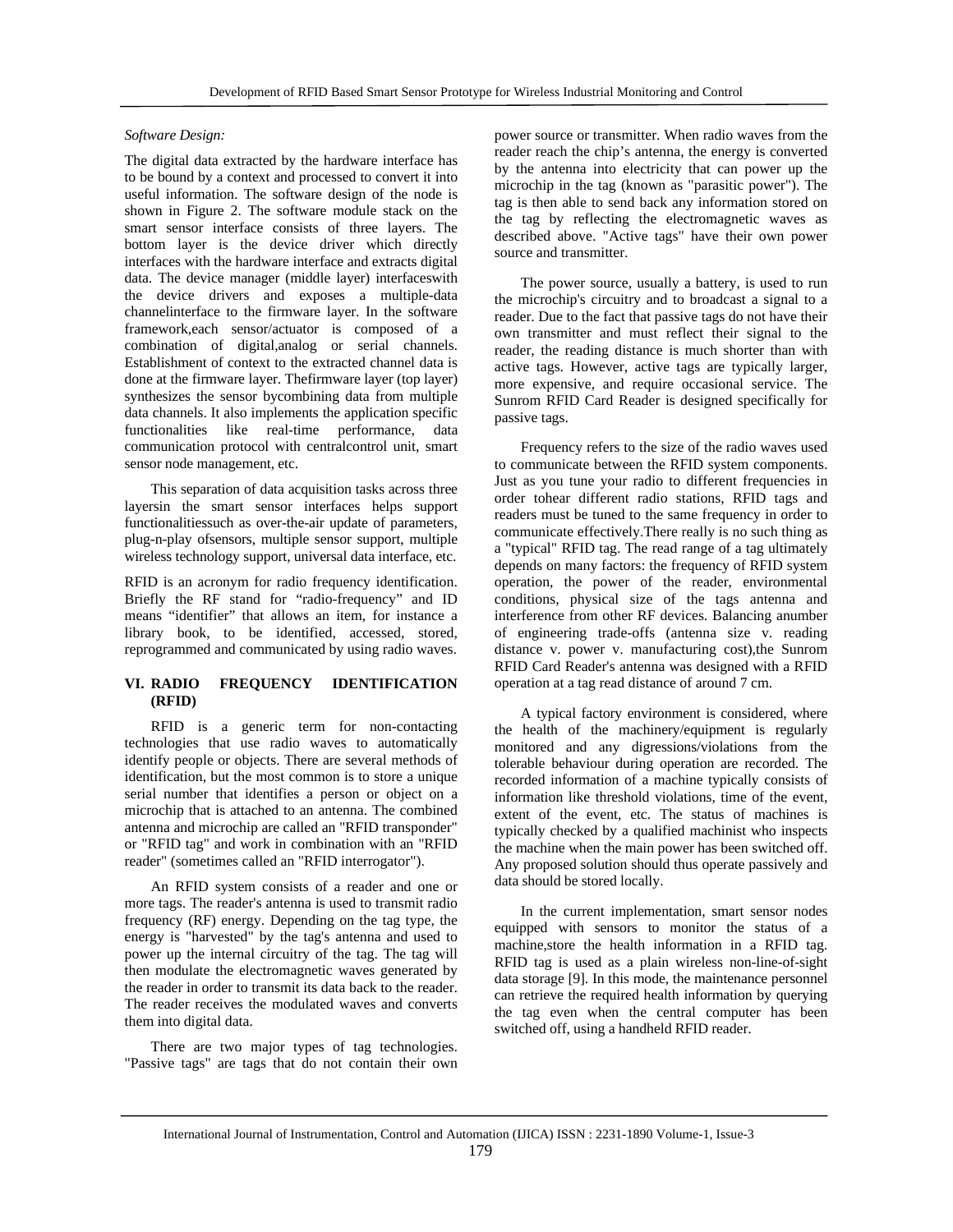

Fig. 1 : Block schematic showing working of sensors



Fig. 2 : Smart sensor design [1]

#### **VII.CONCLUSION:**

 The design and implementation of a wireless smart sensor platform targeted for instrumentation systems and predictivemaintenance was discussed and presented. Tests were carried out to determine system performance for both. Theresults were quite satisfactory. The experimentalinstrumentation and maintenance applications,show that a sustained near-real-time system can be setup with the smart sensor nodes, and the versatility of thesmart sensor interface allows implementing diverse applications.

.

 We have proposed a low cost solution to conventional smart sensor platform. It is secure, robust & low power consuming. It can operate on multiple channels so as to avoid the interference with other wireless devices or equipments in the industry.

## **REFERENCES:**

- [1]. Harish Ramamurthy, B. S. Prabhu,RajitGadh and Asad M. Madni "wireless industrial monitoring & control using smart sensor platform"IEEE Sensors Journal (Fall 2007)
- [2] H. Ramamurthy, B. S. Prabhu and R. Gadh, "Application of genericreconfigurbale wireless interface for industrial automation scenarios",US Patent Disclosure, UCLA Case No. 2006-002-1 (Pending).
- [3] U.S. DOE, "Industrial Wireless Technology for the 21Century Report, Technology Foresight, Winter 2004/ TF-2004-1.
- [4] R. Wynn, "Plug-and-Play sensors," Machine Design,75(10), May 2003,pp,S10.